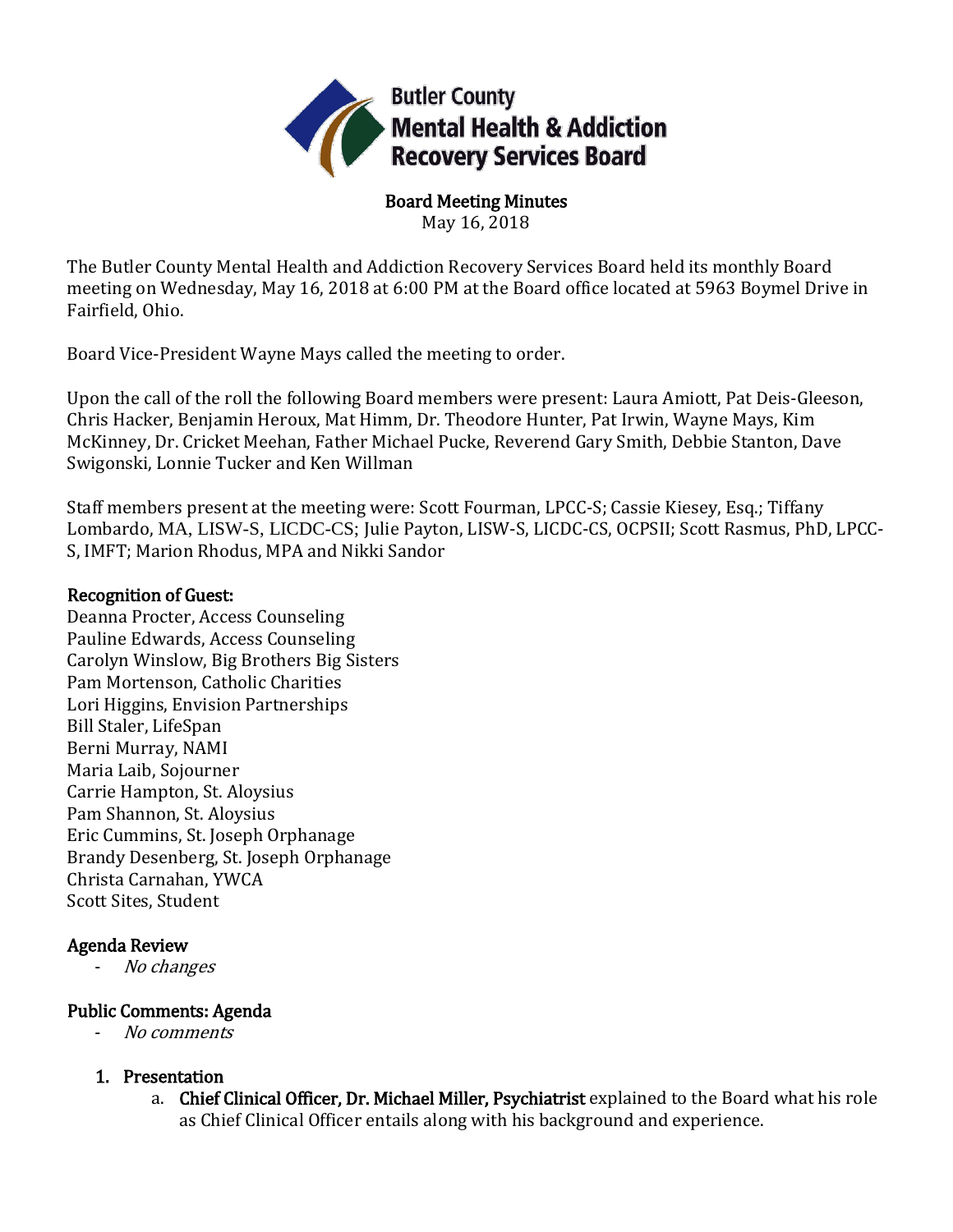#### 2. Board Communications & Announcements

### a. Executive Director Report

- i. BH Redesign
- ii. Crosswave Software
- iii. Butler County Overdose Tool Now Live
- iv. Butler County Community Health Improvement Plan
- v. An addiction researcher shares 6 strategies to address the opioid epidemic The Conversation
- vi. Is Phone Addiction Effecting Your Mental Health? Smart Health
- vii. Loneliness may be a greater public health hazard than obesity and experts say it has hit epidemic levels in the US Business Insider
- viii. A Study Found 44 Genetic Risk Factors for Depression and It Has Huge Implications for Treatment Bustle
- ix. Heroin ODs drop, but meth activities worries officials Journal News
- x. Anti-heroin measures to get a boost Journal News
- xi. BCMHARS Board Member Appreciation Month (June)

# 3. Consent Agenda

- a. May ARS Committee meeting minutes
- b. May MH Committee meeting minutes
- c. April Executive Committee meeting minutes
- d. April Board meeting minutes
- e. NAMI sublease agreement
- f. C3 event sponsorship
- g. DeCoach contract

Mr. Himm motioned to approve the items in the consent agenda. Ms. Stanton seconded the motion. The vote carried the motion.

# 4. Review of Committee Meetings

- a. ARS Committee
- b. MH Committee

# 5. New Business

# a. March Financial Report

Mr. Rhodus provided an overview of the March financial reports. As of March the Board was 75% of the way through the fiscal year and with 59% of deposits received, 69% of administrative costs spent and 49% of expenses paid to providers.

Mr. Tucker motioned to approve the March Financial Reports. Mr. Swigonski seconded the motion. The vote carried the motion.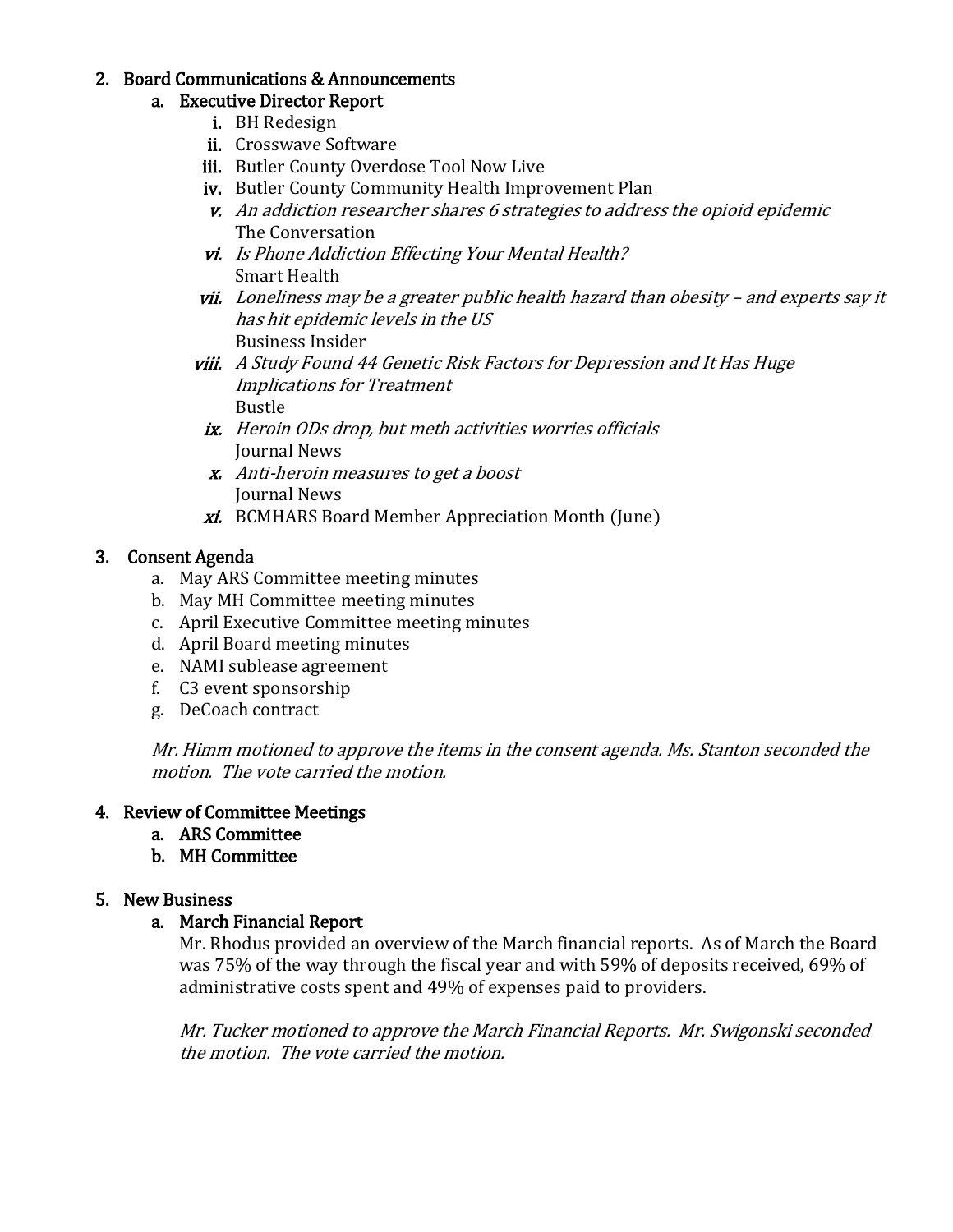#### b. FY19 Board Admin and Provider Budget (Tax Budget)

Mr. Rhodus reviewed the FY19 Board admin and provider budget (tax budget).

Ms. Stanton motioned to approve the FY19 Board Admin and Provider Budget. Mr. Tucker seconded the motion. The vote carried the motion.

#### c. FY19 Contracts

i. Dr. Miller - The \$20,500 contract with Dr. Miller is for the professional services as Chief Clinical Officer of the Board.

*Mr. Himm motioned to approve the \$20,500 Dr. Miller contract. Ms. McKinney seconded the motion. Ms. McKinney abstained from voting. The vote carried the motion.*

ii. Dean Langevin **–** The \$15,000 contract with Dean Langevin is for professional PR and Marketing consultation services.

*Ms. Stanton motioned to approve the \$15,000 Dean Langevin contract. Ms. Hacker seconded the motion. The vote carried the motion.*

iii. Eastway **–** The \$10,000 (\$250 per examination) Eastway contract is in support of court evaluations for patients sent to Montgomery County.

*Mr. Heroux motioned to approve the \$10,000 Eastway contract. Ms. Hacker seconded the motion. The vote carried the motion.*

iv. FCFC **–** The \$25,000 collaborative agreement is for personnel and administrative cost of the Butler County FCFC.

*Mr. Himm motioned to approve the \$25,000 FCFC collaborative agreement. Ms. Deis-Gleeson seconded the motion. The vote carried the motion.*

v. Family Treatment Drug Court Grant – The \$25,000 grant agreement with Family Treatment Drug Court is to supplement the monies currently available to the Court and is restricted to provide compensation to the Family Drug Court Coordinator.

*Mr. Swigonski motioned to approve the \$25,000 Family Treatment Drug Court Grant. Mr. Willman seconded the motion. Ms. Meehan and Ms. Hacker abstained from voting. The vote carried the motion.*

vi. ATP **–** The \$161,600 ATP contract is for recovery support to help addicts.

*Ms. Hacker motioned to approve the \$161,600 ATP contract. Ms. Deis-Gleeson seconded the motion. The vote carried the motion.*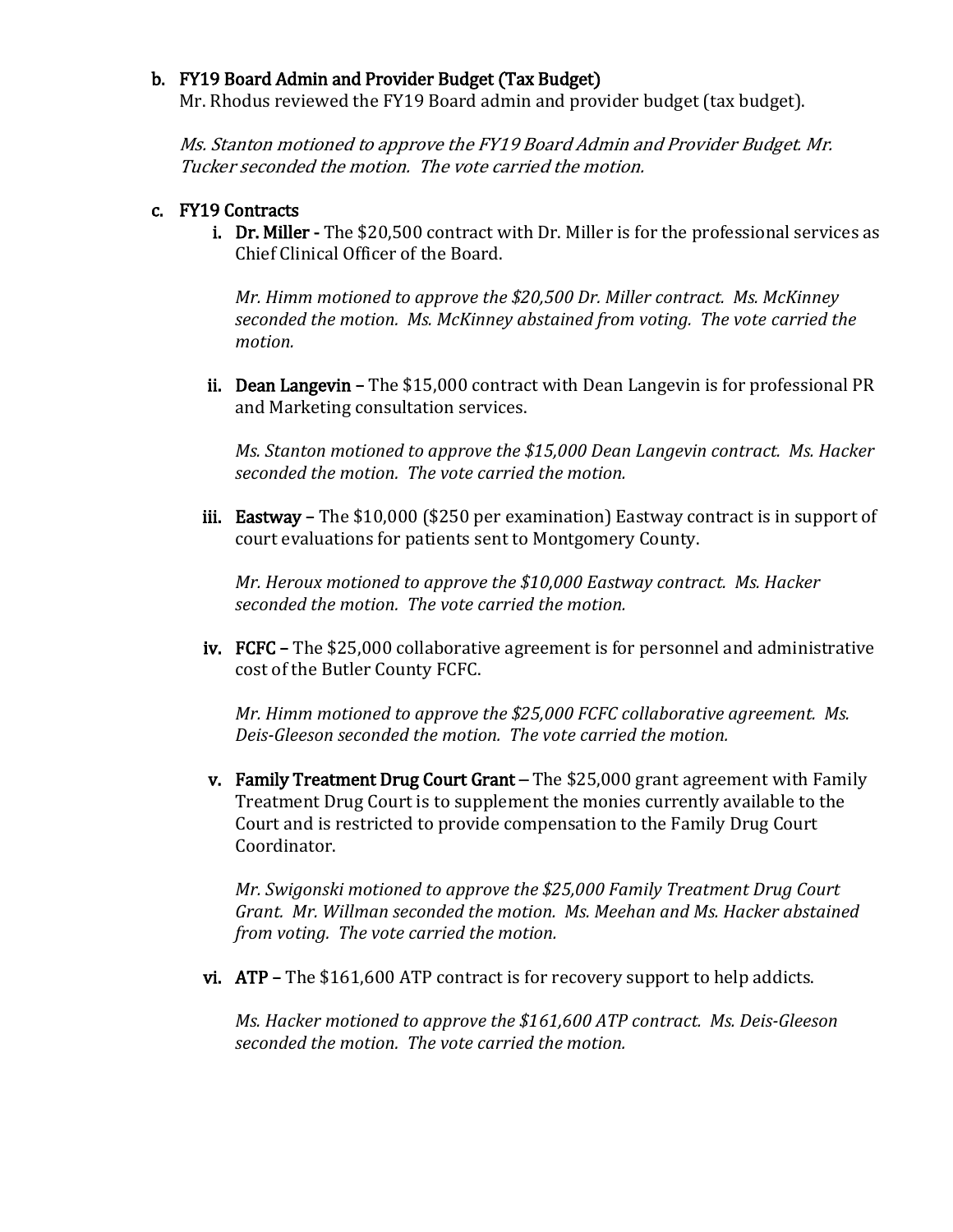vii. Middletown Health Department **–** The \$30,000 FY19 contract with the Middletown Health Department is for the purchase of Narcan and for the materials, services and resources associated with the needle exchange program.

*Mr. Himm motioned to approve the \$30,000 Middletown Health Department contract. Mr. Smith seconded the motion. The vote carried the motion.*

viii. Susan Lipnickey **–** The FY19 \$6,000 contract with Susan Lipnickey is for consultation and education services.

*Ms. Stanton motioned to approve the \$6,000 Susan Lipnickey contract. Mr. Swigonski seconded the motion. The vote carried the motion.*

ix. Brightview **–** The \$6,000 contract with Brightview for the rest of FY18 that which was approved in March has been amended to remove the requirement of having an external fiscal audit.

*Mr. Himm motioned to approve the \$6,000 Brightview contract. Ms. Irwin seconded the motion. The vote carried the motion.*

x. Crosswaves MOU **-** Crosswaves has created a website to help find local AOD treatment. The MOU provides the Board with a 90 day free subscription. This will give the Board time to determine if this would be a good fit for the Board to work with Crosswaves in the future.

*Mr. Himm motioned to approve the Crosswaves MOU. Mr. Heroux seconded the motion. The vote carried the motion.*

xi. Butler County Health Department – The \$11,000 contract with the Butler County Health Department is to provide nursing time for training, coordination and tracking of Narcan.

*Ms. Stanton motioned to approve the \$11,000 Butler County Health Department contract. Ms. Hacker seconded the motion. The vote carried the motion.*

#### d. Temporary Suspension of the Budget Modification Policy

Dr. Rasmus has requested a temporary suspension of the budget modification policy in order to allow for June budget modifications due to BH Redesign. Mr. Rhodus must be made aware of the budget amendment request by May 18th and correct documents must be submitted by June 1, 2018.

Mr. Heroux motioned to approve the Temporary Suspension of the Budget Modification Policy. Ms. Amiott seconded the motion. The voted carried the motion.

#### e. State Hospital Report

Mr. Fourman reviewed the April State Hospital report and pointed out that there were 2 civil beds and 10 forensic beds being used by Butler County residents in April. The Board continues to be under its bed allocation and targets for the FY2018.